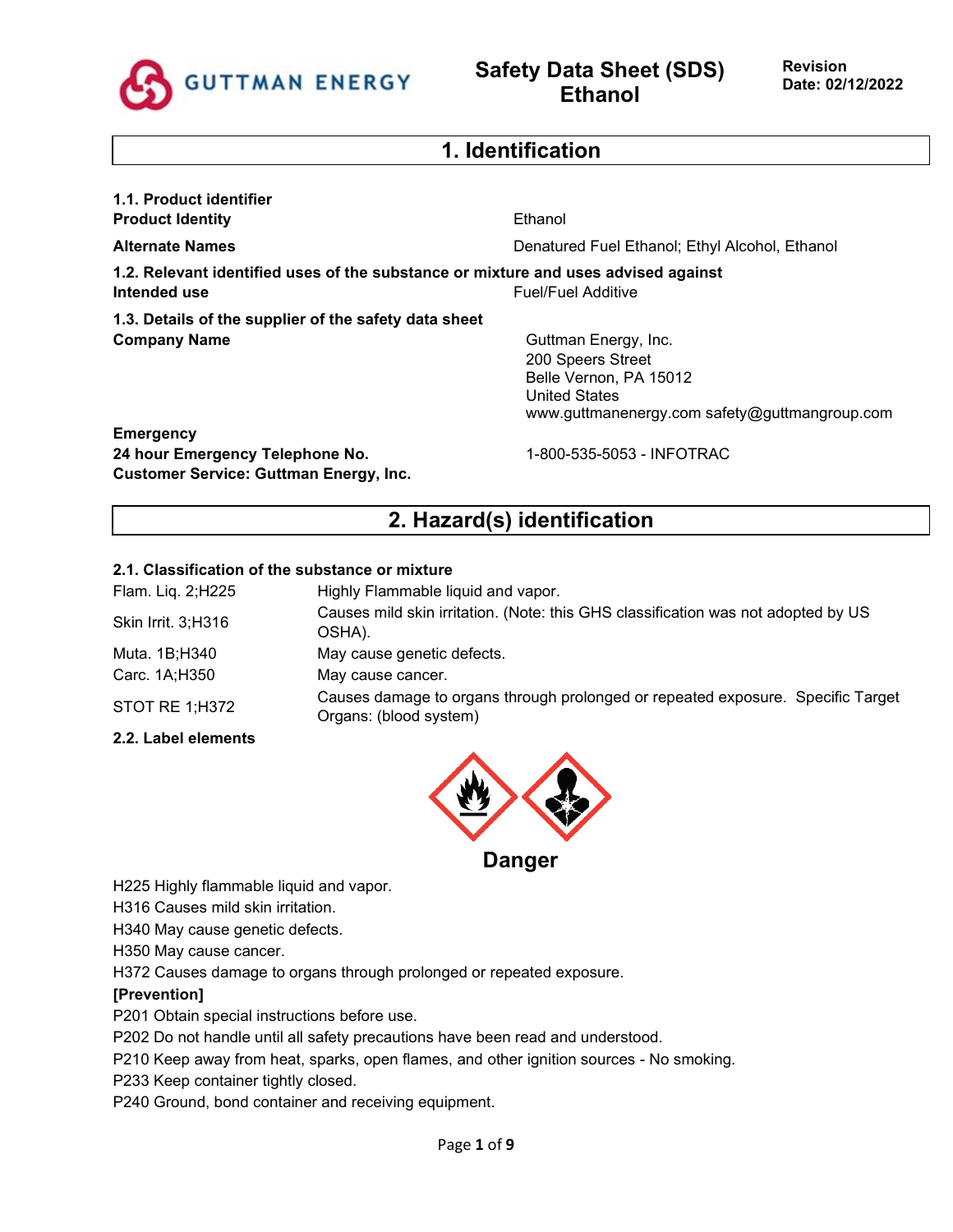

P241 Use explosion-proof electrical, ventilating, light, equipment.

P242 Use only non-sparking tools.

P243 Take precautionary measures against static discharge.

P260 Do not breathe dust, fume, mist, vapors or spray.

P264 Wash thoroughly after handling.

P270 Do not eat, drink or smoke when using this product.

P280 Wear protective gloves, eye protection, face protection.

### **[Response]**

P303+361+353 IF ON SKIN (or hair): Remove, take off immediately all contaminated clothing. Rinse skin with water, shower.

P308+313 IF exposed or concerned: Get medical advice or attention.

P314 Get Medical advice or attention if you feel unwell.

P332+313 IF SKIN IRRITATION OCCURS: Get medical advice or attention.

P370+378 In case of fire: Use extinguishing media listed in section 5 of SDS for extinction.

### **[Storage]**

P403+235 Store in a well ventilated place. Keep cool.

P405 Store locked up.

### **[Disposal]**

P501 Dispose of contents or container in accordance with local and national regulations.

## **3. Composition/information on ingredients**

This product contains the following substances that present a hazard within the meaning of the relevant State and Federal Hazardous Substances regulations.

| Ingredient/Chemical Designations                                      | Weight % | <b>GHS Classification</b>                                                                                                                                                    | <b>Notes</b> |
|-----------------------------------------------------------------------|----------|------------------------------------------------------------------------------------------------------------------------------------------------------------------------------|--------------|
| <b>Ethanol</b><br><b>CAS Number:</b><br>0000064-17-5                  | 75 - 100 | <b>Flam. Lig. 2; H225</b>                                                                                                                                                    | ----         |
| Gasoline (natural gas), natural<br><b>CAS Number:</b><br>0068425-31-0 | 1 - 5    | <b>Flam. Lig. 1:H224</b><br>Skin Irrit. 2:H315<br>Muta. 1B:H340<br>Carc. 1A:H350<br><b>STOT SE 3:H335</b><br>$\overline{\text{STOT RE 1}}$ : H372<br><b>Asp. Tox. 1:H304</b> | ----         |

The specific chemical identity and/or exact percentage (concentration) of composition has been withheld as a trade secret.

\*PBT/vPvB - PBT-substance or vPvB-substance.

The full texts of the phrases are shown in Section 16.

## **Section 4. First aid measures**

#### **4.1. Description of first aid measures**

| General           | In all cases of doubt, or when symptoms persist, seek medical attention.                                                                                                                                                                   |
|-------------------|--------------------------------------------------------------------------------------------------------------------------------------------------------------------------------------------------------------------------------------------|
|                   | Never give anything by mouth to an unconscious person.                                                                                                                                                                                     |
| <b>Inhalation</b> | Remove to fresh air, keep patient warm and at rest. If breathing is irregular or stopped, give<br>artificial respiration. If unconscious, place in the recovery position and obtain immediate<br>medical attention. Give nothing by mouth. |
| <b>Eyes</b>       | Irrigate copiously with clean water for at least 15 minutes, holding the eyelids apart and<br>seek medical attention.                                                                                                                      |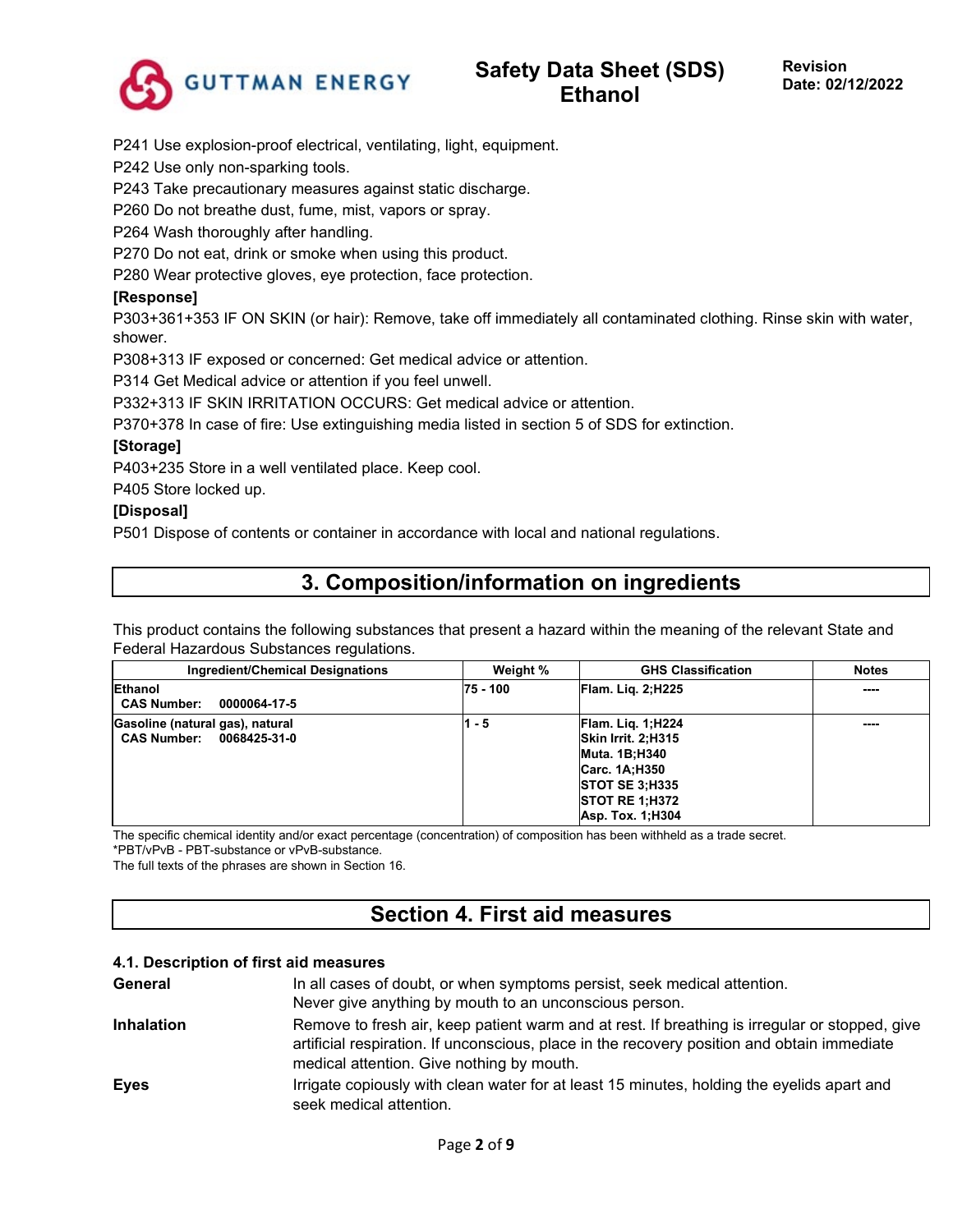

## **Safety Data Sheet (SDS) Ethanol**

| <b>Skin</b> | Remove contaminated clothing. Wash skin thoroughly with soap and water or use a<br>recognized skin cleanser.                                                                                                                                                                                                                                                                                                                                                                                                  |
|-------------|---------------------------------------------------------------------------------------------------------------------------------------------------------------------------------------------------------------------------------------------------------------------------------------------------------------------------------------------------------------------------------------------------------------------------------------------------------------------------------------------------------------|
| Ingestion   | If swallowed obtain immediate medical attention. Keep at rest. Do NOT induce vomiting.                                                                                                                                                                                                                                                                                                                                                                                                                        |
|             | 4.2. Most important symptoms and effects, both acute and delayed                                                                                                                                                                                                                                                                                                                                                                                                                                              |
| Overview    | Reproductive or genetic defect hazard. Treat symptomatically. Exposure to solvent vapor<br>concentrations from the component solvents in excess of the stated occupational exposure<br>limits may result in adverse health effects such as mucous membrane and respiratory<br>system irritation and adverse effects on the kidneys, liver and central nervous system.<br>Symptoms include headache, nausea, dizziness, fatigue, muscular weakness, drowsiness<br>and in extreme cases, loss of consciousness. |
|             | Repeated or prolonged contact with the preparation may cause removal of natural fat from<br>the skin resulting in dryness, irritation and possible non-allergic contact dermatitis. Solvents<br>may also be absorbed through the skin. Splashes of liquid in the eyes may cause irritation<br>and soreness with possible reversible damage. Check section 2.2 (GHS Label Elements) for<br>further details.                                                                                                    |
| <b>Skin</b> | Causes mild skin irritation. (Note: this GHS classification was not adopted by US OSHA).                                                                                                                                                                                                                                                                                                                                                                                                                      |

## **Section 5. Fire-fighting measures**

### **5.1. Extinguishing media**

Suitable Extinguishing Media • CAUTION: For mixtures containing a high percentage of an alcohol or polar solvent, alcohol-resistant foam may be more effective.

SMALL FIRES: Dry chemical, CO2, water spray or alcohol-resistant foam. LARGE FIRES: Water spray, fog or alcohol-resistant foam.

Unsuitable Extinguishing Media • Avoid using direct water stream.

#### **5.2. Special hazards arising from the substance or mixture**

Hazardous decomposition: High temperatures and fires may produce such toxic substances as carbon monoxide and carbon dioxide.

Keep away from heat, sparks, open flames, and other ignition sources - No smoking.

Keep container tightly closed.

Ground, bond container and receiving equipment.

Use explosion-proof electrical, ventilating, light, equipment.

Use only non-sparking tools.

Take precautionary measures against static discharge.

#### **5.3. Advice for fire-fighters**

As with all fires, wear positive pressure, self-contained breathing apparatus, (SCBA) with a full face piece and protective clothing. Persons without respiratory protection should leave area. Wear SCBA during clean-up immediately after fire. No smoking.

HIGHLY FLAMMABLE: Will be easily ignited by heat, sparks or flames. Containers may explode when heated. Many liquids are lighter than water. Vapors may form explosive mixtures with air. Most vapors are heavier than air. They will spread along ground and collect in low or confined areas (sewers, basements, tanks). Vapors may travel to source of ignition and flash back. Vapor explosion hazard indoors, outdoors or in sewers. Runoff to sewer may create fire or explosion hazard.

Move containers from fire area if you can do it without risk. Wear positive pressure self-contained breathing apparatus (SCBA). Structural firefighters' protective clothing provides limited protection in fire situations ONLY; it is not effective in spill situations where direct contact with the substance is possible. Wear chemical protective clothing that is specifically recommended by the manufacturer. It may provide little or no thermal protection.

**ERG Guide No.** 127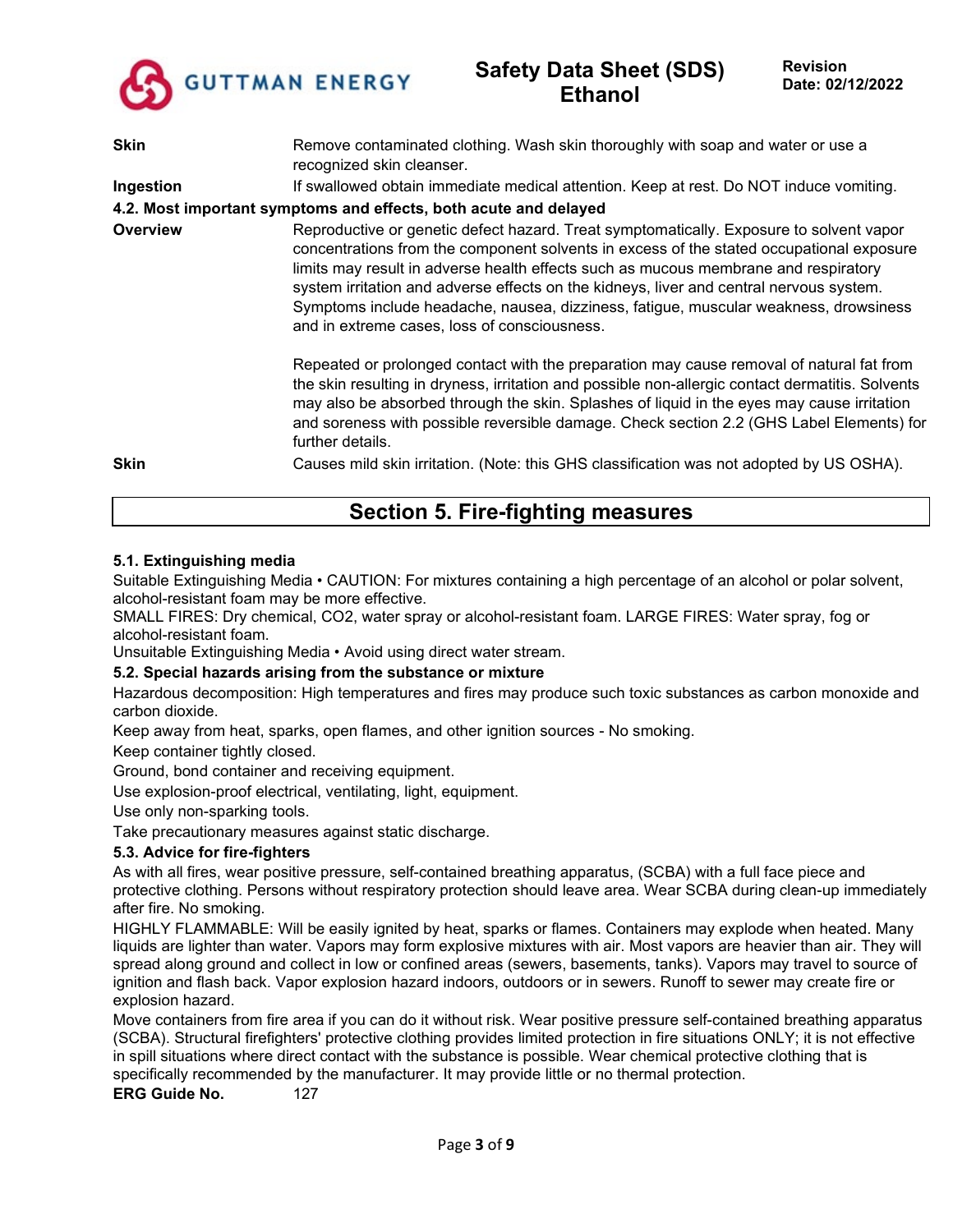

## **Section 6. Accidental release measures**

#### **6.1. Personal precautions, protective equipment and emergency procedures**

Put on appropriate personal protective equipment (see section 8).

#### **6.2. Environmental precautions**

Do not allow spills to enter drains or waterways.

Use good personal hygiene practices. Wash hands before eating, drinking, smoking or using toilet. Promptly remove soiled clothing and wash thoroughly before reuse.

Collect in flammable waste container for disposal.

### **6.3. Methods and material for containment and cleaning up**

Stop leak if you can do it without risk. Absorb or cover with dry earth, sand or other non-combustible material and transfer to containers. Use clean non-sparking tools to collect absorbed material. A vapor suppressing foam may be used to reduce vapors. All equipment used when handling the product must be grounded.

LARGE SPILLS: Dike far ahead of spill for later disposal.

LARGE SPILLS: Water spray may reduce vapor; but may not prevent ignition in closed spaces.

## **Section 7. Handling and storage**

### **7.1. Precautions for safe handling**

Handle containers carefully to prevent damage and spillage.

Keep away from heat, sparks, and flame. Do not use sparking tools. Take precautionary measures against static charges. All equipment used when handling the product must be grounded. Do not breathe mist, vapors and/or spray. Avoid contact with skin, eyes or clothing. Wear appropriate personal protective equipment, avoid direct contact. Wash thoroughly with soap and water after handling and before eating, drinking, or using tobacco..

Check section 2.2 (GHS Label Elements) for further details. - [Prevention]

#### **7.2. Conditions for safe storage, including any incompatibilities**

Store in a tightly closed container. Store in a cool/low-temperature, well-ventilated place.

Incompatible materials: Incompatible with strong oxidizing agents

Check section 2.2 (GHS Label Elements) for further details. - [Storage]

#### **7.3. Specific end use(s)**

No data available.

## **Section 8. Exposure controls / personal protection**

#### **8.1. Control parameters**

| <b>Exposure</b> |                                 |               |                                    |  |
|-----------------|---------------------------------|---------------|------------------------------------|--|
| CAS No.         | Ingredient                      | <b>Source</b> | Value                              |  |
| 0000064-17-5    | Ethanol                         | <b>OSHA</b>   | TWA 1000 ppm (1900 mg/m3)          |  |
|                 |                                 | <b>ACGIH</b>  | No Established Limit 1000 ppm STEL |  |
|                 |                                 | <b>NIOSH</b>  | TWA 1000 ppm (1900 mg/m3)          |  |
| 0068425-31-0    | Gasoline (natural gas), natural | <b>OSHA</b>   | No Established Limit               |  |
|                 |                                 | <b>ACGIH</b>  | <b>No Established Limit</b>        |  |
|                 |                                 | <b>NIOSH</b>  | No Established Limit               |  |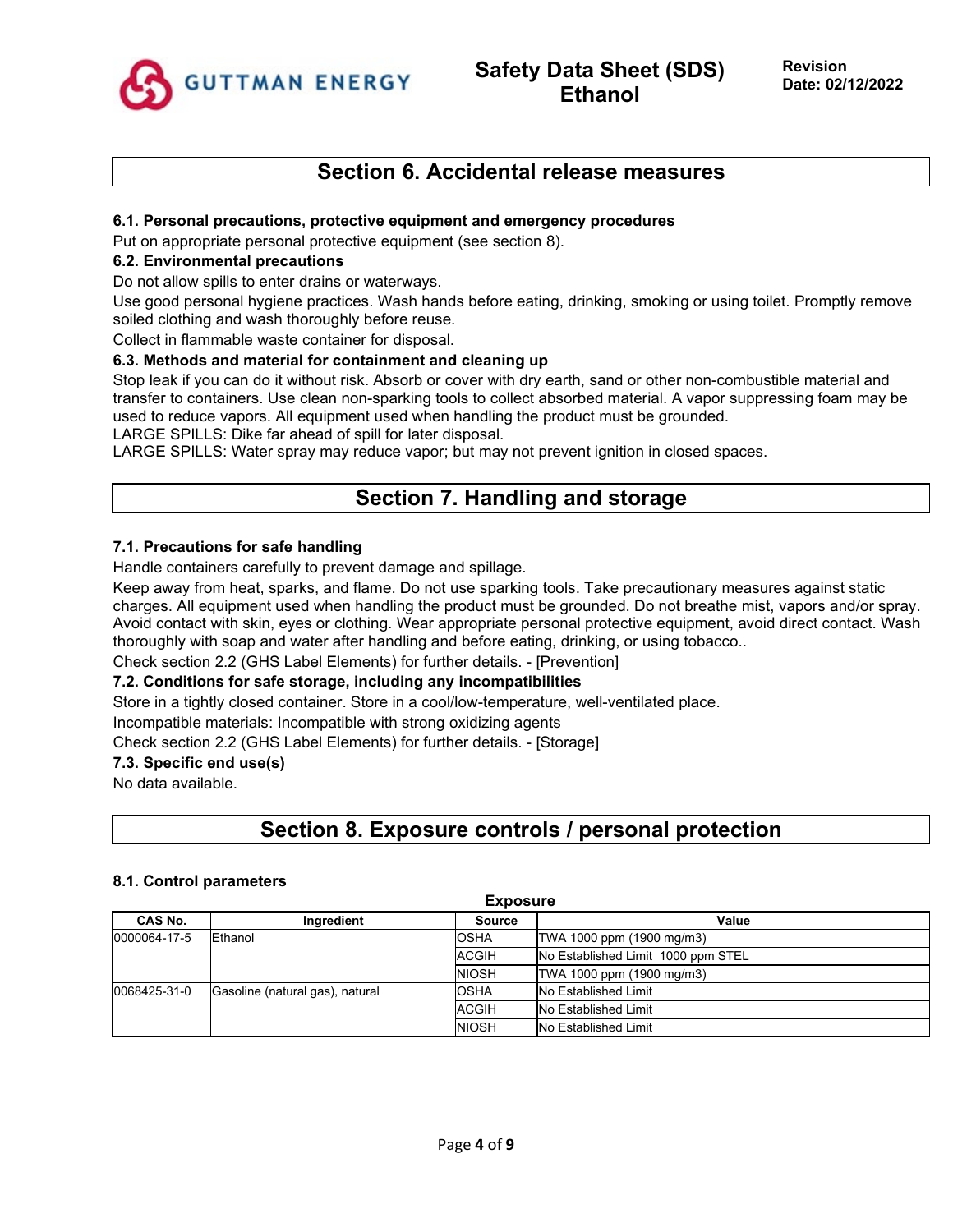

| 8.2. Exposure controls      |                                                                                                                                                                                                                                                                                                                                        |
|-----------------------------|----------------------------------------------------------------------------------------------------------------------------------------------------------------------------------------------------------------------------------------------------------------------------------------------------------------------------------------|
| <b>Respiratory</b>          | If workers are exposed to concentrations above the exposure limit they must use the<br>appropriate, certified respirators.                                                                                                                                                                                                             |
| <b>Eyes</b>                 | Protective safety glasses recommended                                                                                                                                                                                                                                                                                                  |
| <b>Skin</b>                 | Use neoprene or rubber gloves or PVC.                                                                                                                                                                                                                                                                                                  |
| <b>Engineering Controls</b> | Provide adequate ventilation. Where reasonably practicable this should be achieved by the<br>use of local exhaust ventilation and good general extraction. If these are not sufficient to<br>maintain concentrations of particulates and any vapor below occupational exposure limits<br>suitable respiratory protection must be worn. |
| <b>Other Work Practices</b> | Use good personal hygiene practices. Wash hands before eating, drinking, smoking or<br>using toilet. Promptly remove soiled clothing and wash thoroughly before reuse.                                                                                                                                                                 |
|                             | Check section 2.2 (GHS Label Elements) for further details.                                                                                                                                                                                                                                                                            |

## **Section 9. Physical and chemical properties**

- **9.1. Information on basic physical and chemical properties Appearance Color: Clear, Colorless Physical State: Liquid Color: Clear, Colorless Physical State: Liquid Odor** Slight to Mild Odor **Odor threshold** Not determined **pH bH** *pH* **Melting point / freezing point** Not Measured **Initial boiling point and boiling range** 165 to 175 °F (73.8889 to 79.4444 °C) **Flash Point** 49 to 55 °F(9.4444 to 12.7778 °C) **Evaporation rate (Ether = 1)** Not Measured **Flammability (solid, gas)** Not Applicable **Upper/lower flammability or explosive limits Lower Explosive Limit:** Not Measured
- **Vapor pressure (Pa)** Not Measured **Vapor Density** 1.6 Air=1 **Relative Density Density 0.79 Water=1 Solubility in Water** 100% complete **Partition coefficient n-octanol/water (Log Kow)** Not Measured **Auto-ignition temperature** Not Measured **Decomposition temperature** Not Measured **Viscosity (cSt)** Not Measured **Volatility/Vol (%)** 100 % **Volatile by Weight** 100 % **9.2. Other information** No other relevant information.

**Upper Explosive Limit:** Not Measured

## **Section 10. Stability and reactivity**

### **10.1. Reactivity**

Hazardous Polymerization will not occur.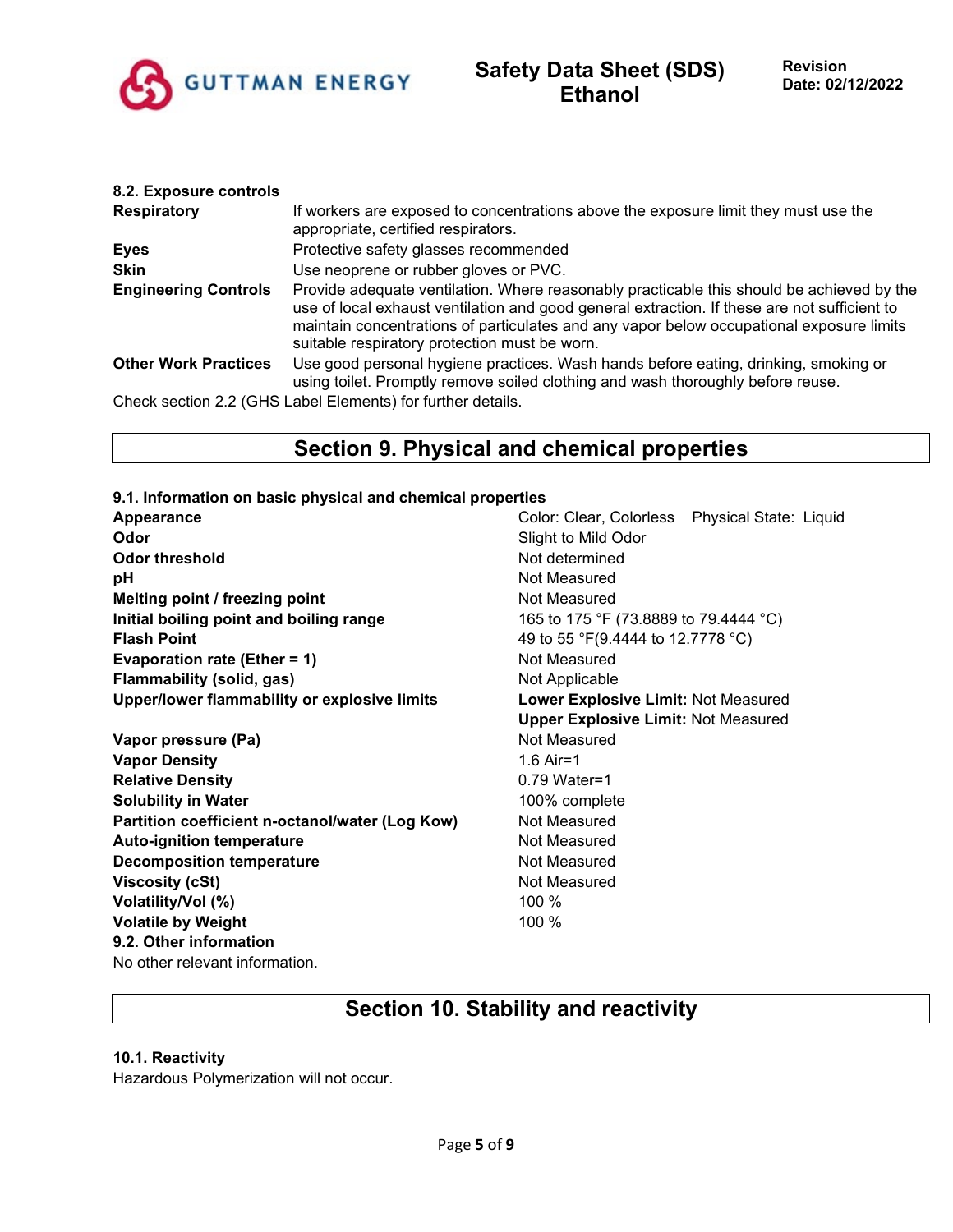

#### **10.2. Chemical stability**

Stable under normal circumstances.

**10.3. Possibility of hazardous reactions**

#### No data available.

**10.4. Conditions to avoid**

High temperatures and fires.

#### **10.5. Incompatible materials**

Incompatible with strong oxidizing agents

### **10.6. Hazardous decomposition products**

High temperatures and fires may produce such toxic substances as carbon monoxide and carbon dioxide.

## **Section 11. Toxicological information**

#### **Acute toxicity**

Exposure to solvent vapor concentrations from the component solvents in excess of the stated occupational exposure limits may result in adverse health effects such as mucous membrane and respiratory system irritation and adverse effects on the kidneys, liver and central nervous system. Symptoms include headache, nausea, dizziness, fatigue, muscular weakness, drowsiness and in extreme cases, loss of consciousness.

Repeated or prolonged contact with the preparation may cause removal of natural fat from the skin resulting in dryness, irritation and possible non-allergic contact dermatitis. Solvents may also be absorbed through the skin. Splashes of liquid in the eyes may cause irritation and soreness with possible reversible damage.

Note: When no route specific LD50 data is available for an acute toxin, the converted acute toxicity point estimate was used in the calculation of the product's ATE (Acute Toxicity Estimate).

| Ingredient                                     | Oral LD50.<br>mg/kg              | Skin LD50,<br>mg/kg                    | Inhalation<br>Vapor LC50,<br>mg/L/4hr | <b>Inhalation</b><br>Dust/Mist LC50.<br>mg/L/4hr | Inhalation<br>Gas LC50,<br>ppm |
|------------------------------------------------|----------------------------------|----------------------------------------|---------------------------------------|--------------------------------------------------|--------------------------------|
| Ethanol - (64-17-5)                            | 10,470.00, Rat -<br>Category: NA | 17,100.00,<br>Rabbit -<br>Category: NA | 124.70, Rat -<br>Category: NA         | No data<br>available                             | No data<br>available           |
| Gasoline (natural gas), natural - (68425-31-0) | No data<br>available             | No data<br>available                   | No data<br>available                  | No data<br>available                             | No data<br>available           |

#### **Carcinogen Data**

| vurvirivguri bulu             |                                 |                                       |                                   |                                                                     |  |  |
|-------------------------------|---------------------------------|---------------------------------------|-----------------------------------|---------------------------------------------------------------------|--|--|
| CAS No.                       | Ingredient                      | Source                                |                                   | Value                                                               |  |  |
| 0000064-17-5                  | Ethanol                         | <b>OSHA</b>                           | Regulated Carcinogen: No:         |                                                                     |  |  |
|                               |                                 | NTP                                   |                                   | Known: No: Suspected: No:                                           |  |  |
|                               |                                 | <b>IARC</b>                           |                                   | Group 1: Yes; Group 2a: No; Group 2b: No; Group 3: No; Group 4: No; |  |  |
|                               |                                 | ACGIH A3                              |                                   |                                                                     |  |  |
| 0068425-31-0                  | Gasoline (natural gas), natural | <b>OSHA</b>                           |                                   | Regulated Carcinogen: No;                                           |  |  |
|                               |                                 | <b>NTP</b>                            |                                   | Known: No: Suspected: No:                                           |  |  |
|                               |                                 | <b>IARC</b>                           |                                   | Group 1: No: Group 2a: No: Group 2b: No: Group 3: No: Group 4: No:  |  |  |
|                               |                                 |                                       | <b>ACGIH</b> No Established Limit |                                                                     |  |  |
| <b>Classification</b>         |                                 | <b>Hazard Description</b><br>Category |                                   |                                                                     |  |  |
| Acute toxicity (oral)         |                                 |                                       | Not Applicable                    |                                                                     |  |  |
| Acute toxicity (dermal)       |                                 |                                       |                                   | Not Applicable                                                      |  |  |
| Acute toxicity (inhalation)   |                                 |                                       |                                   | Not Applicable                                                      |  |  |
| Skin corrosion/irritation     |                                 | 3                                     |                                   | Causes mild skin irritation.                                        |  |  |
| Serious eye damage/irritation |                                 |                                       |                                   | Not Applicable                                                      |  |  |
|                               | Respiratory sensitization       |                                       | Not Applicable                    |                                                                     |  |  |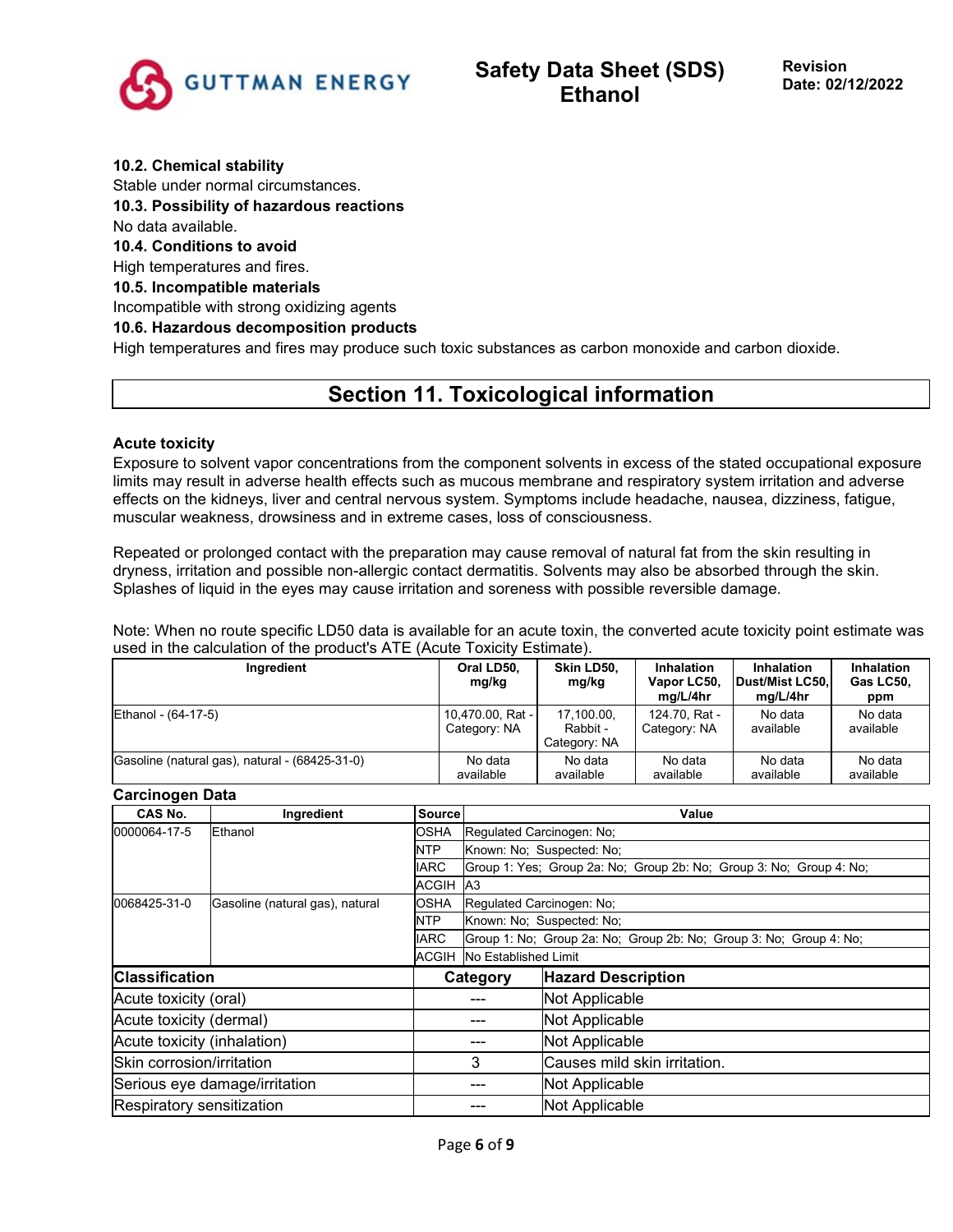

## **Safety Data Sheet (SDS) Ethanol**

| Skin sensitization     |     | Not Applicable                                                     |
|------------------------|-----|--------------------------------------------------------------------|
| Germ cell mutagenicity | 1Β  | May cause genetic defects.                                         |
| Carcinogenicity        | 1Α  | May cause cancer.                                                  |
| Reproductive toxicity  |     | Not Applicable                                                     |
| STOT-single exposure   | --- | Not Applicable                                                     |
| STOT-repeated exposure |     | Causes damage to organs through prolonged or<br>repeated exposure. |
| Aspiration hazard      |     | Not Applicable                                                     |

## **Section 12. Ecological information**

### **12.1. Toxicity**

No additional information provided for this product. See Section 3 for chemical specific data. **Aquatic Ecotoxicity**

| Inaredient                                     | 96 hr LC50 fish,<br>mg/l          | 48 hr EC50 crustacea,<br>mg/l | ErC50 algae,<br>ma/l            |
|------------------------------------------------|-----------------------------------|-------------------------------|---------------------------------|
| Ethanol - (64-17-5)                            | 15,400.00, Lepomis<br>macrochirus | > 10,000, Daphnia magna       | 17.921 (96 hr), Ulva<br>pertusa |
| Gasoline (natural gas), natural - (68425-31-0) | Not Available                     | Not Available                 | Not Available                   |

### **12.2. Persistence and degradability**

There is no data available on the preparation itself.

**12.3. Bioaccumulative potential** Not Measured **12.4. Mobility in soil** No data available. **12.5. Results of PBT and vPvB assessment** This product contains no PBT/vPvB chemicals. **12.6. Other adverse effects** No data available.

## **Section 13. Disposal considerations**

#### **13.1. Waste treatment methods**

Destroy by liquid incineration. Use absorbent material and deposit in toxic landfill in accordance with local, state, and federal regulations.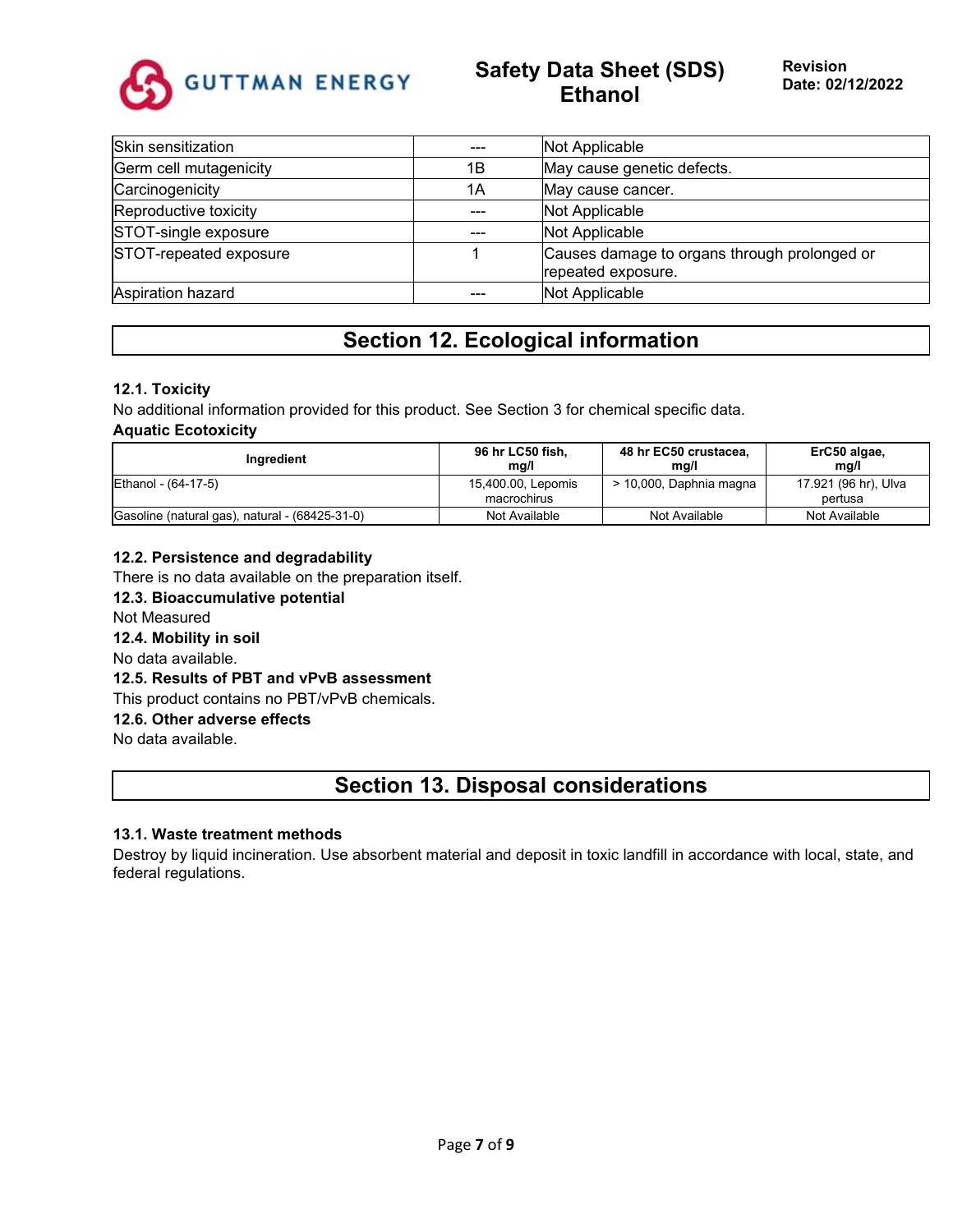

### **Section 14. Transport information**

|                                    | <b>DOT (Domestic Surface)</b><br>Transportation)   | IMO / IMDG (Ocean<br>Transportation) | <b>ICAO/IATA</b>                 |
|------------------------------------|----------------------------------------------------|--------------------------------------|----------------------------------|
| 14.1. UN number                    | UN1987                                             | <b>UN1987</b>                        | <b>UN1987</b>                    |
| 14.2. UN proper shipping<br>name   | UN1987, Alcohols, n.o.s., 3, Alcohols, n.o.s.<br>Ш |                                      | Alcohols, n.o.s.                 |
| 14.3. Transport hazard             | <b>DOT Hazard Class: 3</b>                         | IMDG: 3                              | Air Class: 3                     |
| class(es)                          | <b>Sub Class: Not Applicable</b>                   | <b>Sub Class: Not Applicable</b>     | <b>Sub Class: Not Applicable</b> |
| 14.4. Packing group                | Ш                                                  | Ш                                    |                                  |
| 14.5. Environmental hazards        |                                                    |                                      |                                  |
| <b>IMDG</b>                        | Marine Pollutant: No;                              |                                      |                                  |
| 14.6. Special precautions for user |                                                    |                                      |                                  |
|                                    | Not Applicable                                     |                                      |                                  |

## **Section 15. Regulatory information**

#### **Regulatory Overview** The regulatory data in Section 15 is not intended to be all-inclusive, only selected regulations are represented.

**Toxic Substance Control Act ( TSCA)** All components of this material are either listed or exempt from listing on the TSCA Inventory.

**Note:** Ethanol (Ethyl alcohol) has been placed on the California Proposition 65 Cancer and Developmental Lists when in alcoholic beverages.

#### **EPCRA 302 Extremely Hazardous:**

To the best of our knowledge, there are no chemicals at levels which require reporting under this statute.

#### **EPCRA 313 Toxic Chemicals:**

**Ethanol** 

#### **Proposition 65 - Carcinogens (>0.0%):**

Benzene

#### **Proposition 65 - Developmental Toxins (>0.0%):**

Benzene

#### **Proposition 65 - Female Repro Toxins (>0.0%):**

To the best of our knowledge, there are no chemicals at levels which require reporting under this statute.

#### **Proposition 65 - Male Repro Toxins (>0.0%):**

Benzene

### **Proposition 65 Label Warning:**



WARNING: This product can expose you to chemicals including [Benzene], which are known to the State of California to cause cancer and birth defects or other reproductive harm. For more information go to www.P65Warnings.ca.gov.